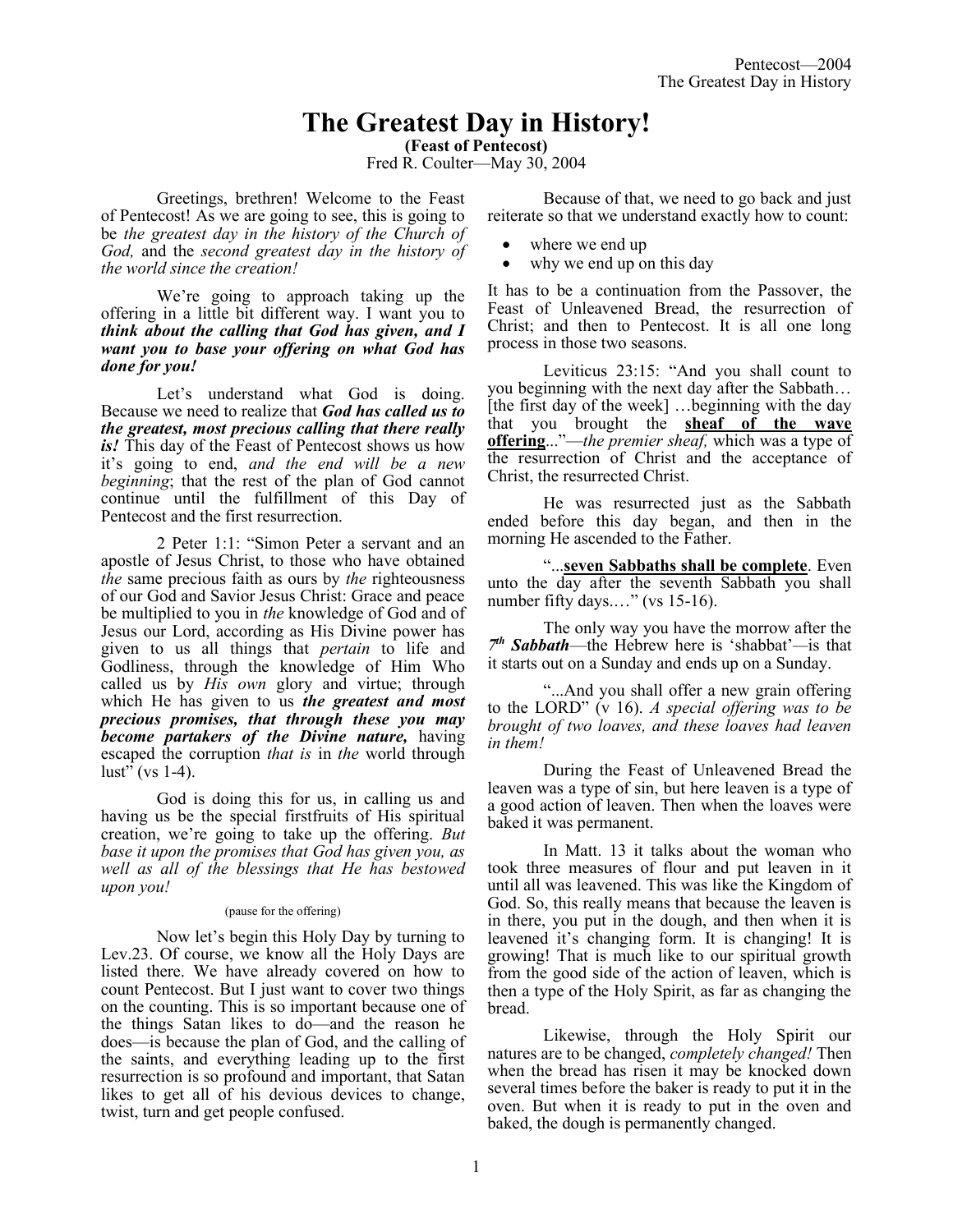This is what we are talking about in relationship to those who are the firstfruits. *When the resurrection comes we will be permanently changed forever!* 

During the seven weeks leading up to Pentecost, *that's the harvest of God,* as we have seen through the seven churches. There has to be growth, there has to be change, as we saw yesterday. The message was *'he who has an ear to hear, let him hear what the Spirit says to the Churches.'*  This is God's message to us so that we can come to the point of the resurrection and be permanently changed. That's why these loaves were made with leaven.

Now let's look at some other things concerning the Feast of Pentecost that we have already covered. As we went back and we started with creation, let's come on down to one of the greatest and most significant events that took place this side of the Flood. That's after *God took the children of Israel and led them*:

- out of Egypt
- through the Red Sea
- to Mount Sinai

*God came down and spoke to His people on Pentecost and gave them the Ten Commandments!* 

Then after they agreed to all the words—not only the words that God has given, but also to all the statutes and judgments that Moses read in their ears—they said, 'All that the Lord has commanded we will do.' *Then God established a covenant with them!* 

We're going see there is going to be likewise many, many parallels that we will see that took place at Mount Sinai and the giving of the Ten Commandments, and:

- how that applies to the Church
- how it applies to the resurrection
- how it applies also to the New Covenant that will be given at that time

*Whenever God deals with His people He always begins with a covenant!* We saw that He did:

- with Abraham
- with the children of Israel
- when Hezekiah did what he did, making a covenant in his heart to love and serve God
- when Christ came He established the New Covenant

When the resurrection occurs there's going to be another covenant that will be given just based upon the parallelism that we find there in Exo. 20-24.

Note our messages on The Sea of Glass {**truthofGod.org**} We're not going to go through it in great detail today.

Exo. 24:7—this is the Day after Pentecost, and it's very interesting that it takes place the Day after Pentecost. The covenant between Jesus Christ, God the Father, and the resurrected saints cannot take place until after the resurrection. Then there will be that new *eternal covenant* that will go on forever.

Exodus 24:7: "And he took the Book of the Covenant, and read in the ears of the people. And they said, 'All that the LORD has said we will do, and be obedient.' And Moses took the blood and sprinkled *it* on the people, and said, 'Behold the blood of the covenant, which the LORD has made with you concerning all these words'" (vs 7-8). *We have had the blood of Christ applied to us. So that is our covenant now!*

Now let's see what happened. This is kind of a type of 'going up on the mountain' is kind of a type of being resurrected to meet Christ in the air.

Verse 9: "And Moses went up, and Aaron, Nadab, and Abihu, and seventy of the elders of Israel…. [God wanted to have plenty of witnesses to this] ...And they saw the God of Israel..."

They didn't see Him directly, but as they were looking up toward the top of the mountain they saw the God of Israel.

Verse 10: "And they saw the God of Israel. And *there was* under His feet as it were a paved work of a sapphire stone, and as it were the heavens in clearness.'

What was the Lord God standing on? *A Sea of Glass!* There had to be a separation between all of those other than Moses, that they would not be able to come up near to God as did Moses.

Verse 11: "And upon the nobles of the children of Israel He did not lay his hands. Also they saw God, and ate and drank."

This is almost like a wedding feast, because the covenant that God made with Israel was to take them as *His* people. *That's a covenant that God has made with us!* So, this is almost like the wedding feast. Now then, here is where it gets a little different here:

Verse 12: "And the LORD said to Moses, 'Come up to Me in the mountain, and be there. And I will give you tablets of stone, and the Law, and commandments which I have written, so that you may teach them.'"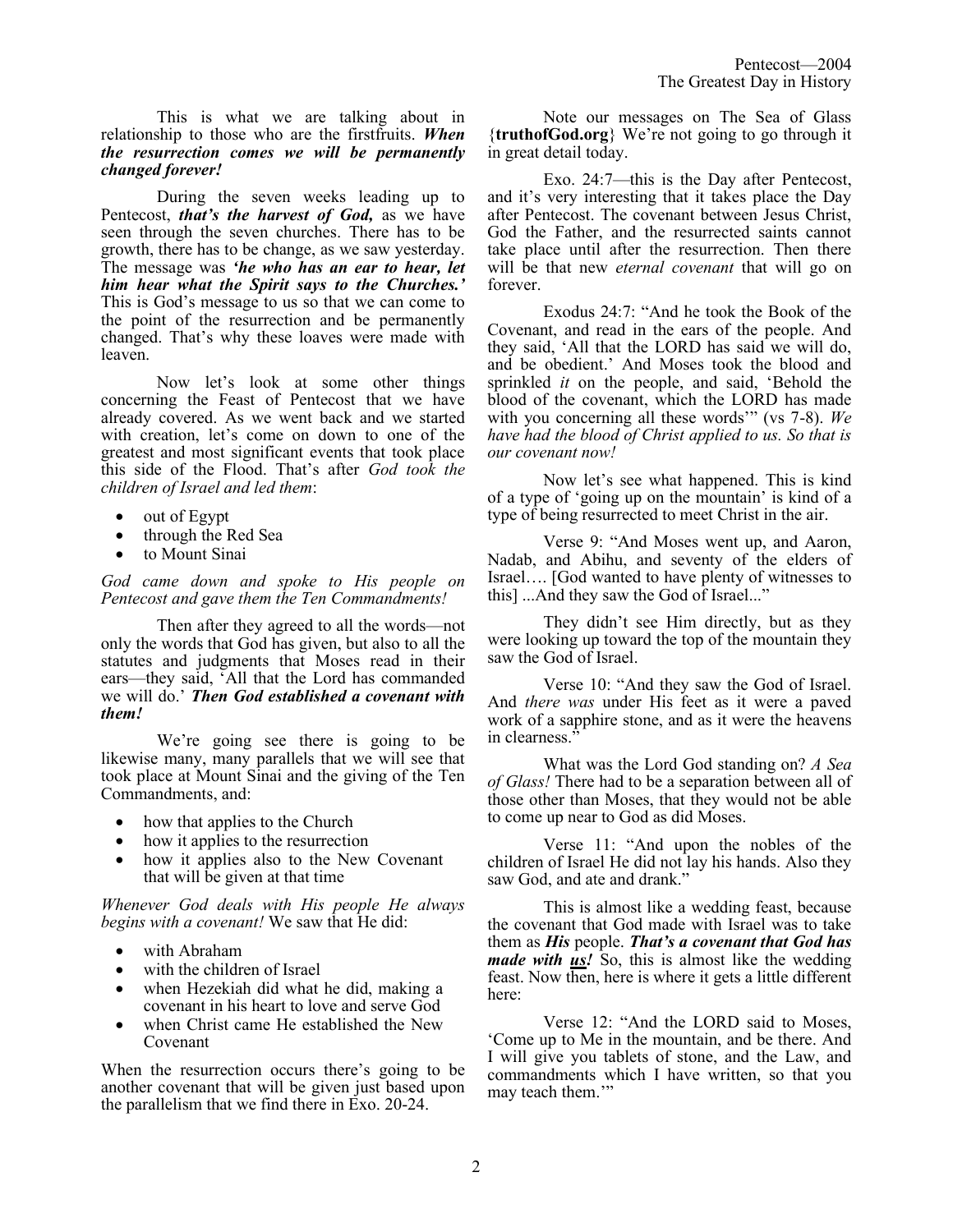Moses was allowed to go up and see God and talk to Him, as it were, face-to-face. *This is the second greatest event that happened since the creation of the world*: *God speaking to the children of Israel and giving the Ten Commandments!*

Let's see what happened on the Pentecost when we come to the New Testament. Let's understand that God, through the Old Testament, established Jerusalem as the place where He would place His name, and the place where He would have the temple built.

So, the temple that was there in Jerusalem at the time of Jesus and the apostles was the second temple, which was actually started by Ezra and Nehemiah after they came out of the Babylonian captivity; because seventy years before the captivity, God destroyed it because of the sins of the people.

Then we come down to the time of Herod, and Herod had a great building program where he beautified the temple, where he really expanded the area and made it one of the near wonders of the world at that time.

- here's the place where God's name was placed where His Temple was
- here is where His people would come and worship
- here is where His priesthood was

In showing that God was going to do something different, a very startling event took place, *unheard of in all of the history of the world!*

I want you to understand something very important: *God has called us and has given us the understanding of the most important events in the history of the world and mankind!* This knowledge and understanding is really fantastic and profound.

- How many people have this knowledge and understanding?
- How many people have *some* knowledge of it, but they really don't have the full understanding?

Acts 2:1: "And when the Day *of Pentecost*, the fiftieth day, **was being fulfilled**, they were all with one accord in the same place.... [then God did a profound miracle]: …And suddenly *there* came from heaven a sound like *the* rushing of a powerful wind, and filled the whole house where they were sitting. And there appeared to them divided tongues as of fire, and sat upon each one of them. And they were all filled with *the* Holy Spirit; and they began to speak with other languages, as the Spirit gave them *the words* to proclaim" (vs 1-4).

Let's just make this clear:

- 1. God is not the author of confusion
- 2. God will not do something that leads to confusion

# *His Spirit is the Spirit of the Truth!*

3. God created all the languages back at the Tower of Babel

What God is doing here in opening the way to proclaim through this salvation to all men, He is going back and saying that He is going to, in spite of the confusion of the languages that He gave, *make it known to all people in their language the words of salvation!* So, this goes back very similar to where on Pentecost God spoke the Ten Commandments from Mount Sinai.

After the three and half year ministry of Jesus Christ and the teaching of the apostles, what do we have? *We have the apostles now speaking the words of God in multiple languages,* so they can all understand the beginning of salvation to those whom God will call. This is a tremendous thing. This is a fantastic witness.

The ministry of Jesus Christ was not done in a corner, as the Apostle Paul said. As Peter told Cornelius when he went to see him in Caesarea, he spoke of Jesus and said, 'And you know these things'

In other words, the whole ministry of Jesus Christ was powerful and well known. It was also well known that Jesus Christ was crucified and died. Many of them probably heard that He was raised from the dead, although the guards and the Jews and the Romans kept saying, 'The disciples came and stole His body away.'

Here they are all gathered there. Just think, I want you to think of two things as we're going through here. All of those who came to the days of Unleavened Bread, and the Passover, and were there for the crucifixion, and the resurrection, and so forth, I want you to:

- 1. Think about what they must have told all the other Jews when they went back to their synagogues and their cities and their countries where they were in the Diaspora:
- they probably told them about Jesus
- they told them about what He went through
- they told them about the darkness that covered the land from noon until 3:00
- they told them about the rent of the veil in the temple
- they told them about the great and fantastic earthquake that took place
- 2. Many of them were probably there even when some of the relatives came in who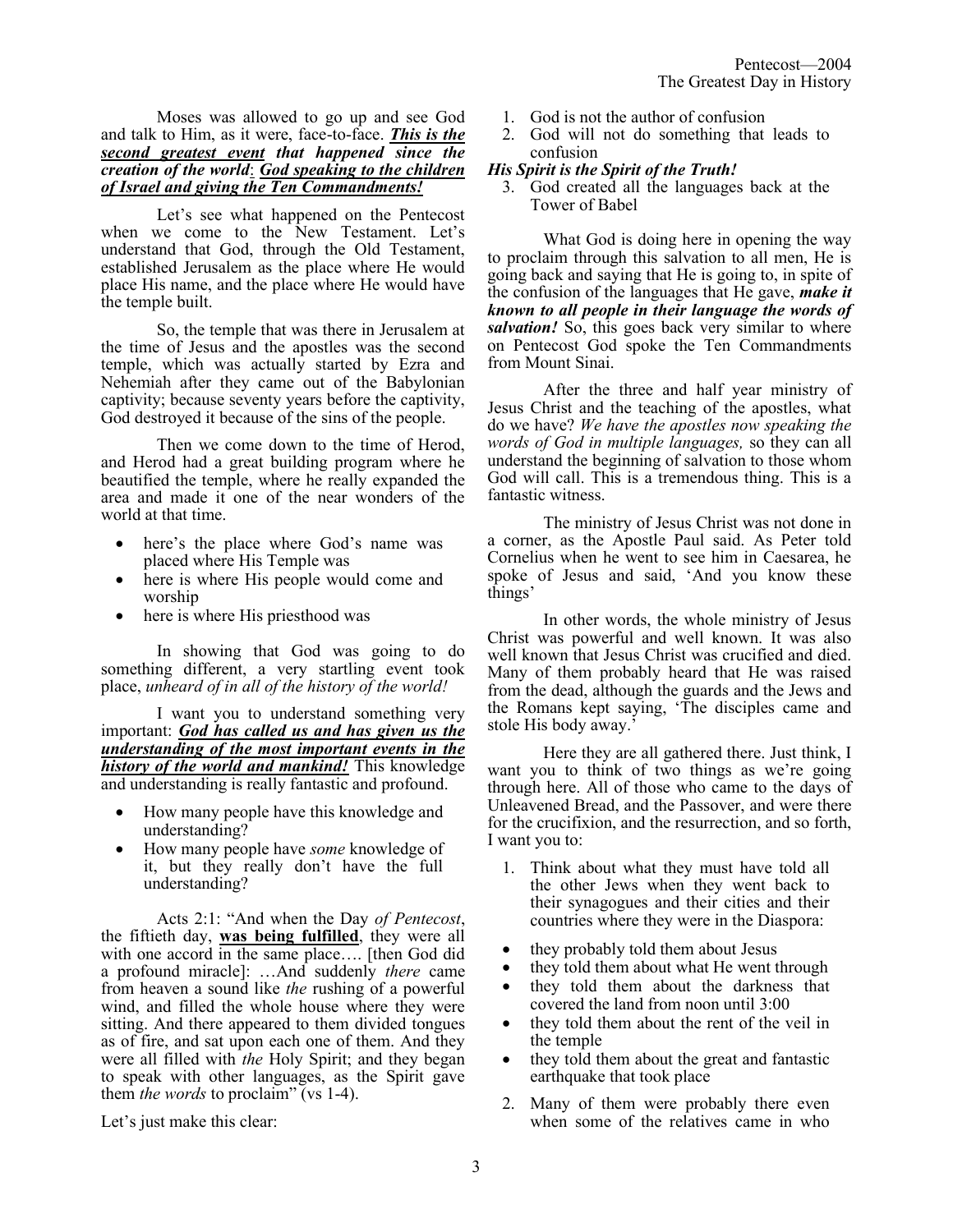were resurrected from the dead back to the flesh again so that they could be witnesses in Jerusalem. Maybe they even talked to some of them.

Here they are all coming to the Temple of God in Jerusalem on the Day of Pentecost. This is a momentous event. Imagine how everyone was anticipating, just like they did when Jesus came up to the Feast. They said, 'Where is He?' Imagine what they were saying here on the Day of Pentecost:

I wonder what's going to happen at this Feast? I wonder where His disciples are? I wonder if the priests know about it? I wonder what is going to happen?

Let's put this back in the setting in which it really took place.

Verse 5: "Now, *there* were *many* Jews who were sojourning in Jerusalem, devout men from every nation under heaven. And when word of this went out, the multitude came together and were confounded, because each one heard them speaking in his own language. And they were all amazed, and marveled, saying to one another, 'Behold, are not all these who are speaking Galileans?'" (vs 5-7).

This also tells us they knew an awful lot about the disciples. They knew they were from Galilee; they knew they were with Jesus. And now look at what's happening. This is an amazing event.

Verse 8: "Then how is it *that* we hear each one in our own language in which we were born? Parthians and Medes and Elamites..." {vs 8-9).

All from the ten tribes of Israel scattered out because of the captivity.

"...and those who inhabit Mesopotamia… [the Jews who did not come back with Ezra and Nehemiah] …and Judea and Cappadocia… [that's Asia Minor] …Pontus and Asia, both Phrygia and Pamphylia, Egypt… [and there are lots of Jews down in Egypt] …and the parts of Libya which *are*  near Cyrene, and the Romans who are sojourning *here*, both Jews and proselytes, Cretes and Arabians; we hear them speaking in our own languages the great things of God" (vs 9-11). *So, this was a momentous day!*

Today when you have those who claim a Pentecostal *religion!* Let's understand: *that is nothing but a lying, satanic, counterfeit*; had nothing to do with what this event portrays, or what was going on there.

Verse 12: "And they were all amazed and greatly perplexed, saying to one another, 'What does this mean?"

They knew that at the temple that if something like this took place, it had to have great meaning. This is not only when the Church was formed, but this is when the beginning of the preaching of the Gospel in power by the apostles went forth in a most dynamic and miraculous way.

Verse13: "But others were mocking *and* saying, 'They are full of new wine.'"

You're always going to have the dissenters. You're always going to have the skeptical and unbelieving. Don't worry about them. Don't pay any attention to them. It's just like it is today with the religions of this world. Brethren, I want to tell you something very clearly:

- all of those who are Sunday-keepers
- all of those who keep the holidays of this world
- all of those who go into the Scriptures and pick and choose what they want to have their nice little Jesus, and to have their nice little gospel

*need to be ashamed because they would be so partial with the Word of God!*

We have nothing to be ashamed of. *God has called us to the greatest calling, to the greatest thing! He has called us*:

- to eternal life
- to be as He is
- to educate us with His Word
- to grant us His Spirit
- to show you how great and Almighty He is

### *He started the Church this way!*

Verse 14: "Then Peter, standing up with the eleven, lifted up his voice and spoke out to them: 'Men, Jews, and all those of you who inhabit Jerusalem, let this be known to you, and pay attention to my words. For these are not drunken as you suppose, for it is *only the* third hour of the day'"  $(vs 14-15)$ .

Right at the time the Jews were offering the morning sacrifice, because at that time they were not offering the morning sacrifice at sunrise *like God said,* they were doing it about 9:00 in the morning. Right at this time when all of the things were going to take place right at the temple, here this begins. When they offered the sacrifices they blew the trumpet.

So, we have a parallel back there, going clear back to Exo. 20, where on the Day of Pentecost when God gave the Law, the trumpet of God was blowing. Here the trumpet blew, the sacrifices were started, and all of a sudden this great commotion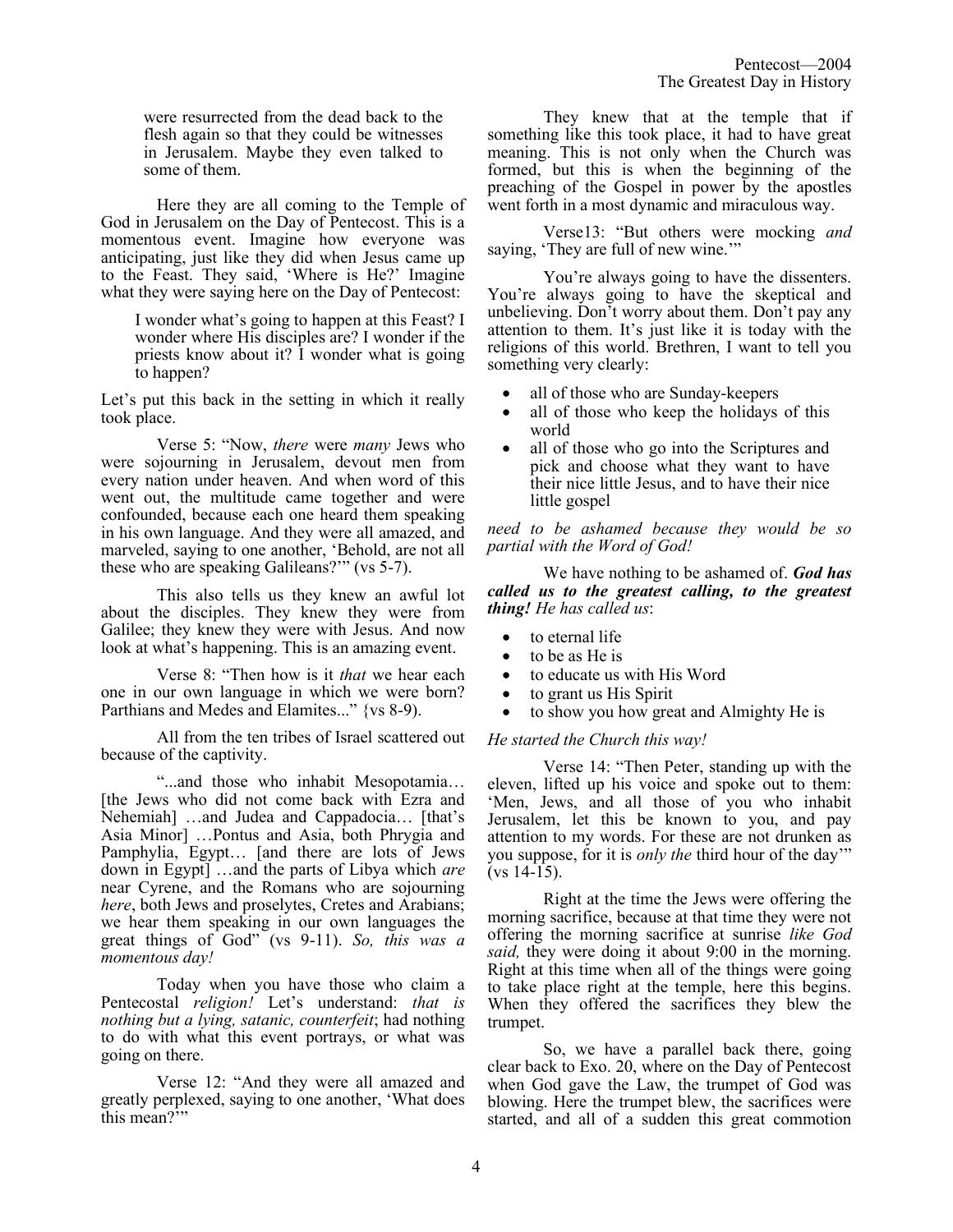comes about of speaking in tongues. They didn't know what to do.

*So Peter said,* v 16: "But this is that which was spoken by the prophet Joel..."

We want to read this, because this is going to give us a clue as to how God is going to finish the Pentecost harvest. Because what he quoted here did not all take place on that Day of Pentecost. At this time, the apostles were thinking that Christ would come back very soon. That's why Jesus told them the night of His last Passover, He said, 'I have many things to say to you, but you're not able to bear them now.'

They wouldn't have been able to bear the fact that it was going to be nearly 2 centuries before He returns. So, they were thinking that this was going to happen quite soon. This is why he goes to this prophecy and he brings this prophecy of Joel. It did apply in part then. But as we're going to see, it is going to apply in its fullest at the last Pentecost before the resurrection. That would actually make it the next to the last Pentecost. So hang on, we'll get there.

Verse 17: "'And it shall come to pass in the last days,' says God, '*that* I will pour out My Spirit upon all flesh, and your sons and your daughters shall prophesy, and your young men shall see visions, and your old men shall dream dreams; and even upon My servants and upon My handmaids will I pour out My Spirit in those days, and they shall prophesy; and  $\overline{I}$  will show wonders in the heaven above and signs on the earth below, blood and fire and vapors of smoke'" (vs 17-19).

*Part of this occurred,* v 20: "The sun shall be turned into darkness and the moon into blood, before *the* coming of the great and awesome Day of *the* Lord."

We're talking about the Day of the Lord. What do we have? We have a prophecy, and the Day of the Lord, and Pentecost put together. We need to keep this in mind.

Verse 21: "'And it shall come to pass *that* everyone who calls upon the name of *the* Lord shall be saved.' Men, Israelites, listen to these words: Jesus the Nazarean, a Man sent forth to you by God, as demonstrated by works of power and wonders and signs, which God performed by Him in your midst, as you yourselves also know" (vs 21-22)—*so this is widespread knowledge!*

Someone will surely ask: I wonder why we can't find the historical Jesus? *Because it's contained in the Bible!* If you don't believe the Bible you won't find it, because the Orthodox Jews who succeeded in writing the history of the Jews eliminated Jesus from their history because of their hatred toward Him. That is why. That's why the ossuary which says, 'James the son of Joseph, the brother of Jesus' that was found *absolutely turned the Jewish community on edge!*

They say it's not authentic. But later proof has shown that it is authentic. That shows that Jesus the man, Who was the Son of God, did exist and did preach. But their expunging from history the historical Jesus was very thorough and very complete. That's why we go to the Word of God. That's why the history is contained here. That's why when you read the commentaries in the New Testament, why God had the apostles write it and canonize it, because *they preserved the Truth***;** whereas *the world would not* preserve the Truth. As Jesus said, *'They hated Me and My Father.'*

Do you suppose that they are going to preserve the history of someone they absolutely reviled and hated with the greatest despicable hatred possible? *Of course not!* So, that's why it's in the New Testament. They knew back then.

Verse 23: "Him, having been delivered up by the predetermined plan and foreknowledge of God, you have seized by lawless hands *and* have crucified and killed."

As I said earlier, these were the very ones who stood there and said, 'Crucify Him! Crucify Him!' God offered them forgiveness and repentance and many of them took it.

Verse 24: "*But* God has raised Him up, having loosed the throes of death, because it was not possible *for* Him to be held by it." *Then He gave the prophecy of David!*

Verse 36. "'Therefore, let all *the* house of Israel know with full assurance that God has made this *same* Jesus, Whom you crucified, both Lord and Christ.' Now, after hearing *this*, they were cut to the heart; and they said to Peter and the other apostles, 'Men *and* brethren, what shall we do?' Then Peter said to them, 'Repent and be baptized each one of you in the name of Jesus Christ for *the* remission of sins, and you yourselves shall receive the gift of the Holy Spirit'" (vs 36-38).

So the very ones who said, 'Let His blood be upon us and upon our children,' some of those very ones now had the blood of Jesus Christ applied to them for the forgiveness of their sins, and that particular sin of condemning Jesus to death.

Verse 39: "'For the promise is to you and to your children, and to all those who are afar off, as many as *the* Lord our God may call.' And with many other words he earnestly testified and exhorted, saying, 'Be saved from this perverse generation.'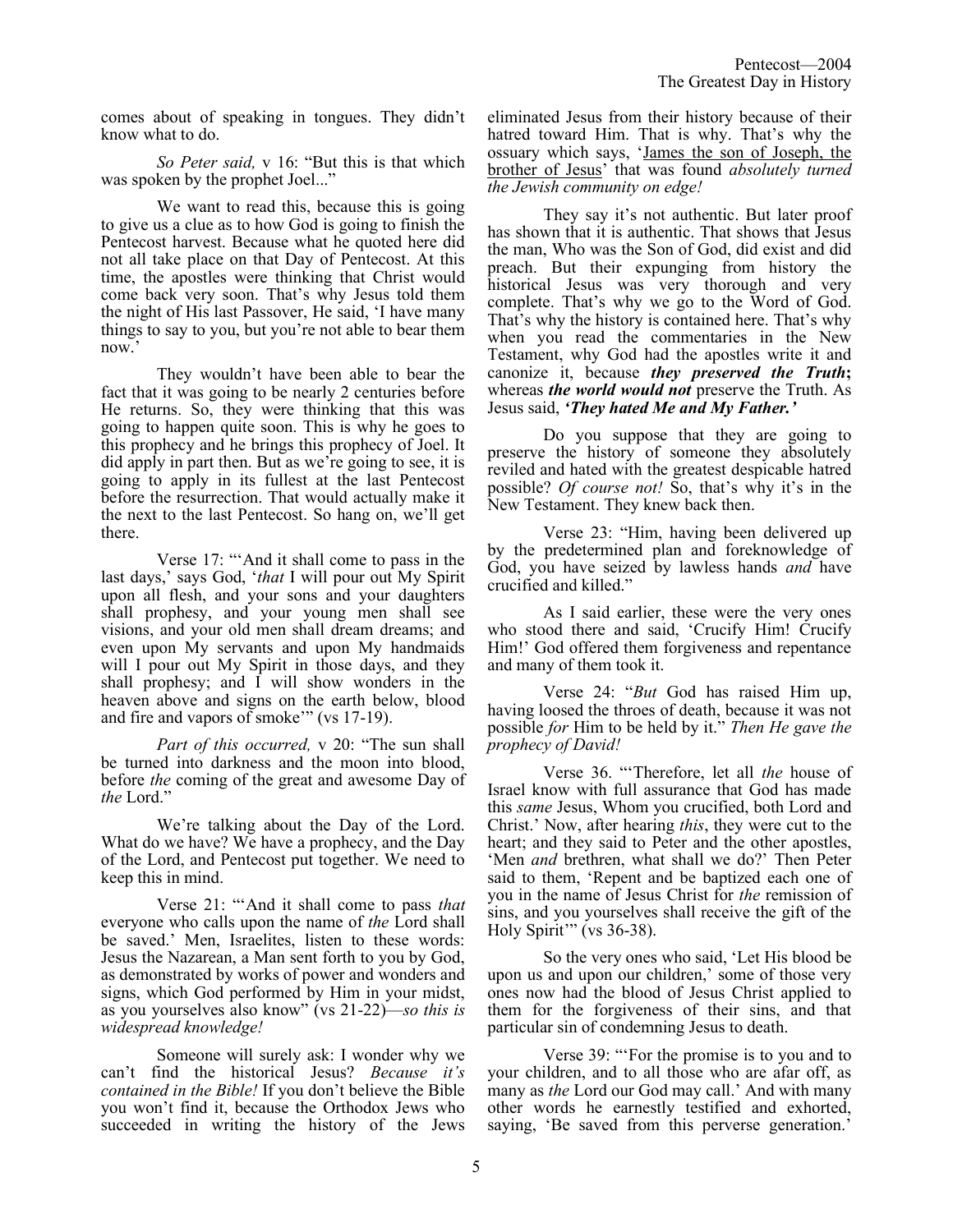Then those who joyfully received his message were baptized..." (vs 39-41). *I imagine so!* 

- Can you imagine how those felt who said, 'Crucify Him! Crucify Him! Away with Him! Away with Him! Give us Barabbas!' now God brings to repentance?
- Can you imagine the joy of having that lifted from off your mind, heart and soul? *Yes, they joyfully received the message were baptized!*

"...and about three thousand souls were added that day"  $(v 41)$ .

1 Cor. 15 is talking about the resurrection. The resurrection is what the Day of Pentecost is all about, as we're going to see.

1-Corinthians 15:20: "But now Christ has been raised from *the* dead; He has become the Firstfruit of those who have fallen asleep." *That's the Wave Sheaf Offering!*

The *Wave Sheaf Offering Day* begins the 50th count, and it ends on Pentecost, and so you see the connection. Now let's see when the rest of the firstfruits will be resurrected. Because James the apostle wrote that we are a kind of firstfruits of His creation. That means the spiritual creation that God is doing in us now. That is the greatest creative work that God is doing at the present time.

"…He [Christ] has become the Firstfruit of those who have fallen asleep. For since by man *came* death, by Man also *came the* resurrection of *the* dead. For as in Adam all die, so also in Christ shall all be made alive. But each in his own order..." (vs 20-23). *There's an order of things in the plan of God!*

*Notice the connection here*: "...Christ *the* Firstfruit; then those who are Christ's at His coming" (v 23). *It's talking about the resurrection; this tells us clearly*

*Paul is refuting the fact that there is no resurrection*:

Verse 13: "For if there is no resurrection from *the* dead, neither has Christ been raised." *They were claiming that there is no resurrection.*

In other words, in the Church of Corinth they were already preaching the immortality of the soul. That's no strange thing, because that's what the Hellenist religionists believed anyway in the immortality of the soul going back to heaven.

So Paul, this saying here that none have gone to heaven. That sounds familiar, doesn't it? John wrote that *no one has gone to heaven;* only Christ! Notice when it takes place. "...**then** those who are Christ's **at His coming**"

So this ties together Jesus' resurrection and acceptance of God the Father, beginning the count toward Pentecost, and it ties in the end together. Those who are resurrected at that time, then, are the firstfruits unto God.

Verse 24:"Afterwards the end *comes*..." *Even Paul didn't understand the fullness of what we understand* concerning the plan of God through His Holy Days as we do today. But he knew that the rest would come later.

"...when He shall have delivered up the Kingdom to Him Who *is* God and Father, when He shall have put an end to all rule and all authority and power. For it is ordained that He reign until He has put all enemies under His feet. *The* last enemy *to be* destroyed *is* death" (vs 24-26). *Ahe resurrection is going to destroy that death!*

Let's see how Paul likens this to *a harvest,* just like Jesus did (Matt. 13).

Verse 35: "Nevertheless, someone will say, 'How are the dead raised?…. [we can answer that very clearly: by the power of God] …And with what body do they come?'"

The Catholics have a real horrible problem, because they still preach the resurrection of the dead, but somehow the soul has got to come back down from heaven, and it's got to enter into a fleshly body again. So, they have a real difficult problem with that. But the problem is, the fleshly body has been corrupted and rotted away. Here we have the same argument.

*Paul says,* v 36: 'Fool! What you sow does not come to life unless it dies. And what you sow *is* not the body that shall be... [because we will have a body like Christ's] ...rather, *it is* bare grain—it may be of wheat, or one of the other *grains*; and God gives it a body according to His will, and to each of the seeds its own body" (vs  $36-38$ ).

Then he talks about the flesh of men, the flesh of birds, the flesh of fish, and all flesh is not the same flesh, etc., etc.

Verse 44: "It is sown a natural body; it is raised a spiritual body. There is a natural body, and there is a spiritual body; accordingly, it is written, 'The first man, Adam, became a living soul; the last Adam *became* an ever-living Spirit.' However, **the spiritual** *was* **not first, but the natural**—then the spiritual" (vs  $44-46$ ).

Now let's understand something that he is also refuting here: Because those who believe in the immortality of the soul, there is also the doctrine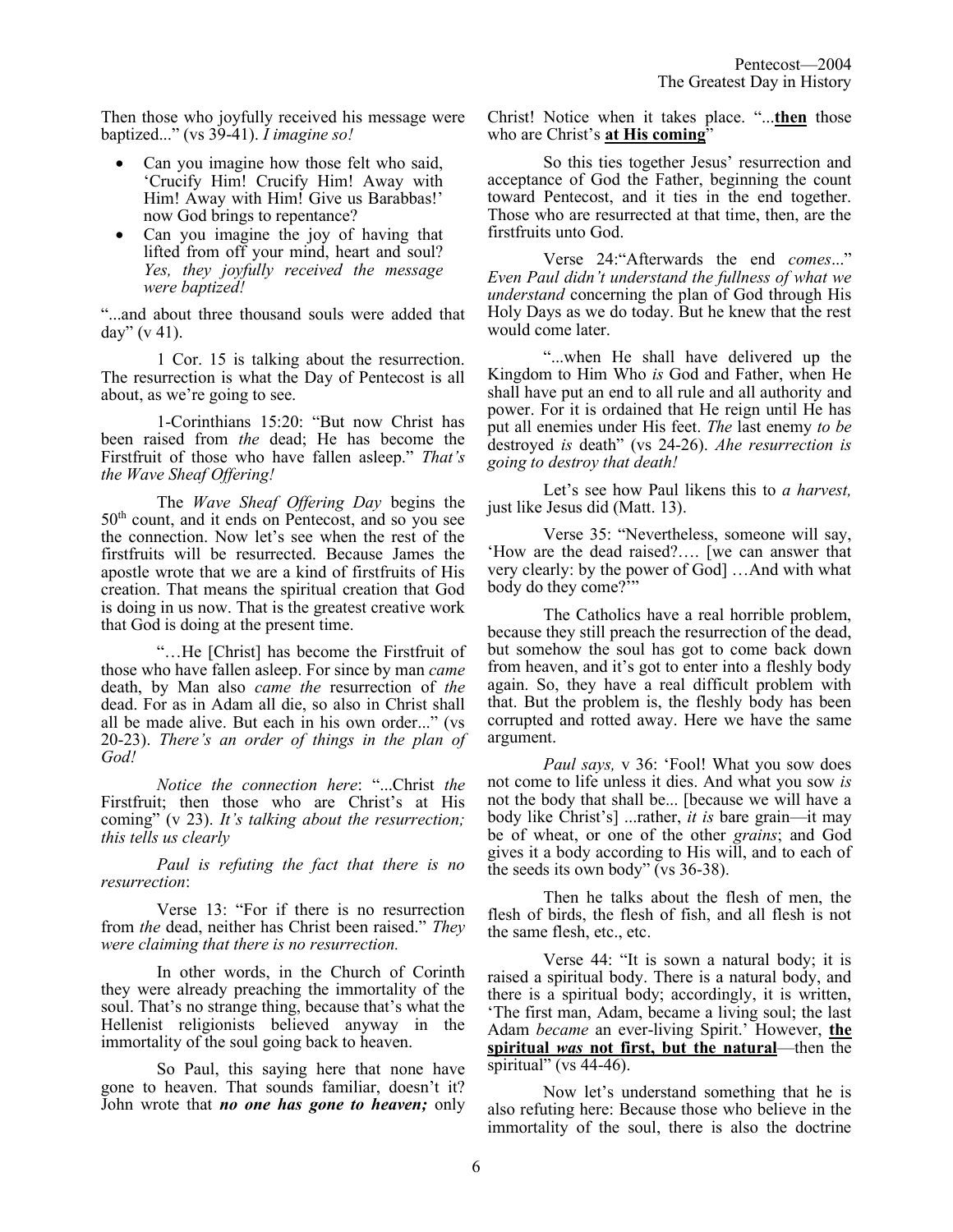which goes way back into paganism—which is also one of the major doctrines of Mormonism today—is that 'souls are in heaven' and they have to be sent down to be put in a person. That is saying in essence that the spiritual is first, then the physical. That contradicts what Paul was teaching here:

Verse 47: "The first man *is* of the earth made of dust. The second Man *is* the Lord from heaven. As *is* the one made of dust, so also *are all* those who are made of dust; and as *is* the heavenly *One*, so also *are all* those who are heavenly. And as we have borne the image of the *one* made of dust, we shall also bear the image of the heavenly *One*" (vs 47-49).

That is the harvest. As we saw earlier, *the harvest is the end of the age!*

Verse 50: "Now this I say, brethren, that flesh and blood cannot inherit *the* Kingdom of God, nor does corruption inherit incorruption. Behold, I show you a mystery..." (vs 50-51).

It is a mystery! It is something that God is going to do, and He alone can do. Human beings can't do anything like this.

"...we shall not all fall asleep, but we shall all be changed"  $(v 51)$ .

At this time he knew, he was convinced in his own mind that Christ would return not too far down the road. That's why he is saying this. But little did he realize that this is a prophecy for us today. We're not all going to fall asleep and go into the grave. But we shall be changed.

Verse 52: "In an instant, in *the* twinkling of an eye, at the last trumpet; for *the* trumpet shall sound, and the dead shall be raised incorruptible, and we shall be changed."

That's what we are looking for. Now we're going to see how all of this transpires in just a bit.

Verse 53: "For this corruptible must put on incorruptibility, and this mortal must put on immortality. Now, when this corruptible shall have put on incorruptibility, and this mortal shall have put on immortality, then shall come to pass the saying that is written: 'Death is swallowed up in victory'" (vs 53-54).

This is why Christ kept saying to the Churches, *'To him who overcomes*…' Paul also wrote that in Christ—as we saw on the last day of Unleavened Bread—we are more than overcomers through Him Who loved us and gave Himself for us.

This is what we have to look forward to, and this is the meaning of the Day of Pentecost, *the firstfruit harvest, those who will be resurrected* 

*when Jesus Christ returns!* It starts with His resurrection and comes all the way down on continuous count to the first resurrection when He returns.

#### (break)

We've already covered Rev. 2 & 3 yesterday, so now we want to pick up on it and go beyond and show what happens. In the harvest there are 50 days. The harvest of the Church is represented by the 7 churches and the 7 weeks of the harvest. But remember, it was to the morrow after the  $7<sup>th</sup>$ Sabbath. *There is one more day of harvest!* 

*This is the sole harvest of God, and He is going to do it at a particular and a set time!* That in itself is going to be quite spectacular. This is not going to have anything to do with the Church, except that maybe the churches help spread the seed a little bit. But by the time it comes down to the  $50<sup>th</sup>$ day harvest that God is going to do, and those whom He is going to convert at that time, it's going to be an entirely different situation than what we're facing today. *He is going to save them from the destruction of the world!* So it will seem to them.

 $\triangleright$  Rev. 5 is where we see that it begins because Christ is the One Who is worthy to open the seven seals. Understand that there is coming a time when this event is going to start taking place, when these things are going to happen.

*What we're going to do is lead up to the events of the resurrection!* 

- $\triangleright$  Rev. 6 & 7 end the meaning of Pentecost in prophecy
- ➢ Rev. 8-10 shows the trumpet plagues
- $\triangleright$  Rev. 11 shows when the first resurrection, including the 144,000 and the great innumerable multitude. All will be resurrected at the last trump, *which will be the last Pentecost.*

Let's put this all together. What we are going to do now is come back to Rev. 6, and we're going to lead up to the next to the last Pentecost and see the events that will take place.

Revelation 6:1: "And I looked when the Lamb opened one of the seals; and I heard one of the four living creatures say, like the sound of thunder, 'Come and see.' And I looked, and behold, *there was* a white horse; and the one who was sitting on it had a bow, and a crown was given to him; and he went out conquering, and to conquer" (vs 1-2).

This is the *false christ,* the *false messiah*. We are going to see, beginning with The Passion of the Christ by Mel Gibson, a flood of movies that Satan is going to put out there, which is going to help give the mindset of millions and millions of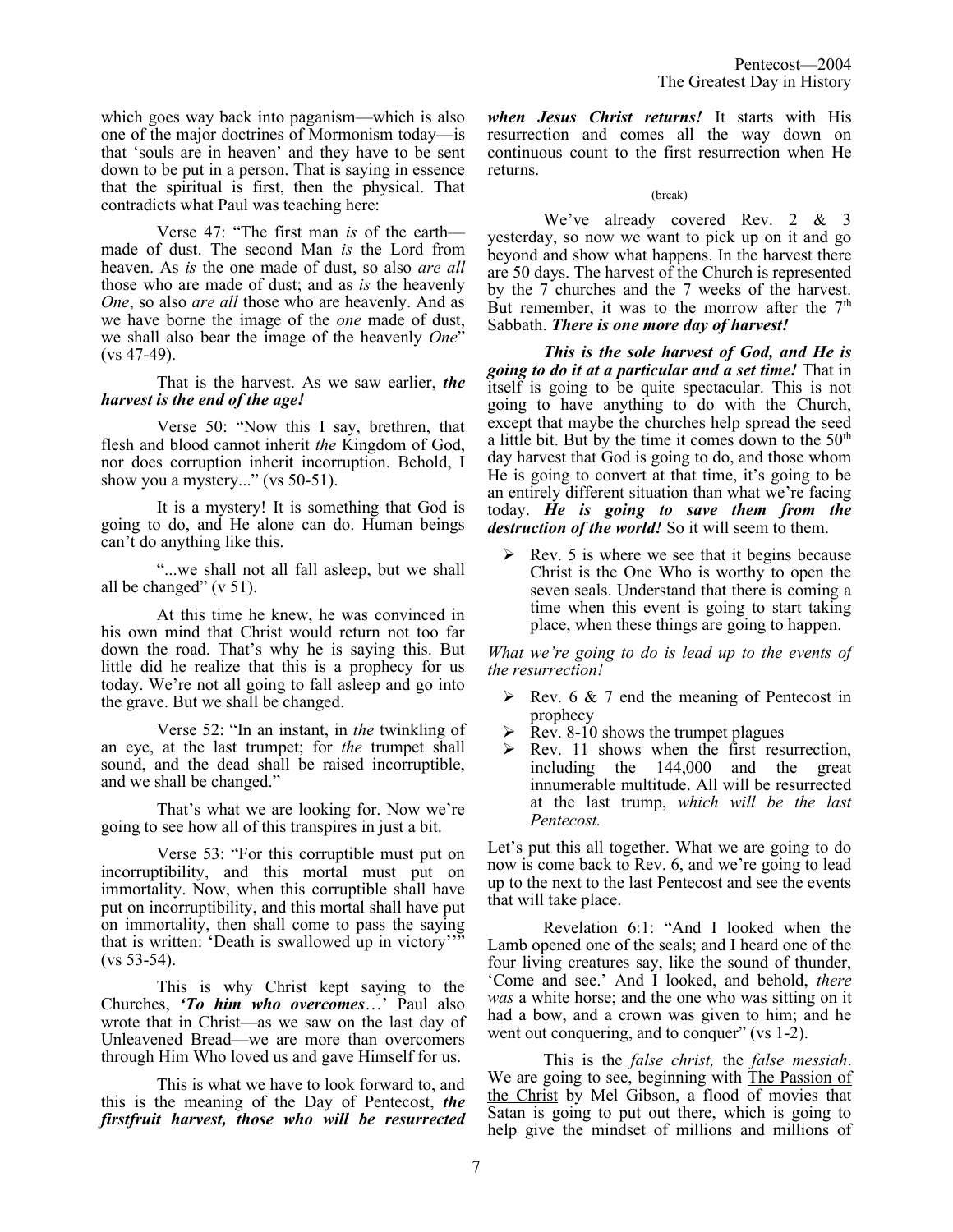people *to accept the false christ, to accept the antichrist!* That's what this is preparing the way for. Now *the false christ* is going to come and be spectacular. When that occurs, all those who have the Spirit of God will understand it. Right after that, shortly after that, could it be that *the false messiah* is going to be here?

 $\triangleright$  Rev. 13 shows that he is going to be here for quite a while, and then the last three and half years is when the Tribulation begins.

So could it be that in the seven-year period we have the *false christ,* and he's going out and doing all of these things, bringing everybody into the one world government, bringing everybody in with the false prophet to the one-world religion?

Then all of those who are not a part of that, as Rev. 13 shows, those who have the name of God written in their heart and mind, and their foreheads, they are going to be killed by the beast; with the exception of the few that go to a place of safety to fulfill the Word of God that 'the gates of the grave would never prevail against the Church.'

{Note our In-Depth Study on the deception of the rapture: *The "Secret Rapture: is a Hoax*} Millions of people believe those things. Here's a good thing to understand:

- we know if it's not according to the Word of God, *it's not from God*
- when the majority of the people in the world do it, *it is not from God*

# *It's just that simple!*

Verse 3: "And when He opened the second seal, I heard the second living creature say, 'Come and see.' And another horse went out *that was* red; and *power* was given to the one sitting on it to take peace from the earth, and *to cause* them to kill one another; and a great sword was given to him" (vs 3- 4).

This is when the Tribulation breaks out with all fury. I'm not going to bring in all the Scriptures, but this is talked about in Dan. 11 & 12, Rev. 13, and so forth. This is when world war breaks out. It's not going to be everywhere in the world all at once; it will be in different places and different locations. As we will see here a little later on in just a few verses, all of this encompasses one-fourth of the part of the earth. So three-fourths of the earth have not been affected in the same way, yet. But it will be affected later.

Let's look at the third living creature. The seal is opened. Christ is the One Who is doing the opening of all of these seals. Everything in prophecy is in control by God. Nothing is going to take place except He makes it happen. All these things that are taking place today are building up and building up so that it will eventually come to this point.

Then right after war, what do you have? *You have famine and rationing, and that's what we find in* vs 5-6

Verse 7: "And when He opened the fourth seal, I heard *the* voice of the fourth living creature say, 'Come and see.' And I looked, and behold, *there was* a pale horse; and the name of the one sitting on it *was* Death, and the grave followed him; and authority was given to them **over** *one***-fourth** of the earth…" (vs 7-8).

Not the whole earth, yet. That will all take place a little later. Just one fourth of the earth!

"…to kill with *the* sword and with famine and with death, and by the beasts of the earth" (v 8).

When that happens they're going to be looking for scapegoats, who are going to be all of those whose names are *written in the Book of Life of the Lamb slain from the foundation of the world!* Here will be a great and awesome martyrdom.

People say, 'I wonder why God would have saints killed?' Just realize that God even had Himself killed by His own creation. So, those that He has called will have to die for Him! Besides, *as far as the flesh is concerned, and sin is concerned, we are already dead through baptism! We're alive through Christ!* So when this martyrdom of the saints comes, which is the fifth seal:

Verse 9: "And when He opened the fifth seal, I saw under the altar the souls of those who had been slain for the Word of God, and for the testimony that they held"

That's why it's so important that now that we have things where we can:

- study
- grow
- overcome
- do the things that we can do while there is still enough time, and peace

*We need to be about it in a very zealous and profound way!* 

- the time is coming when it won't be able to be done
- the time will come when the preaching won't be able to get out

That's why God has to intervene and do what He is going to do. That's why He has the harvest of the 50th Day, *which is His and His alone!*

Verse 10: "And they cried out with a loud voice, saying, 'How long, O Lord, Holy and true, do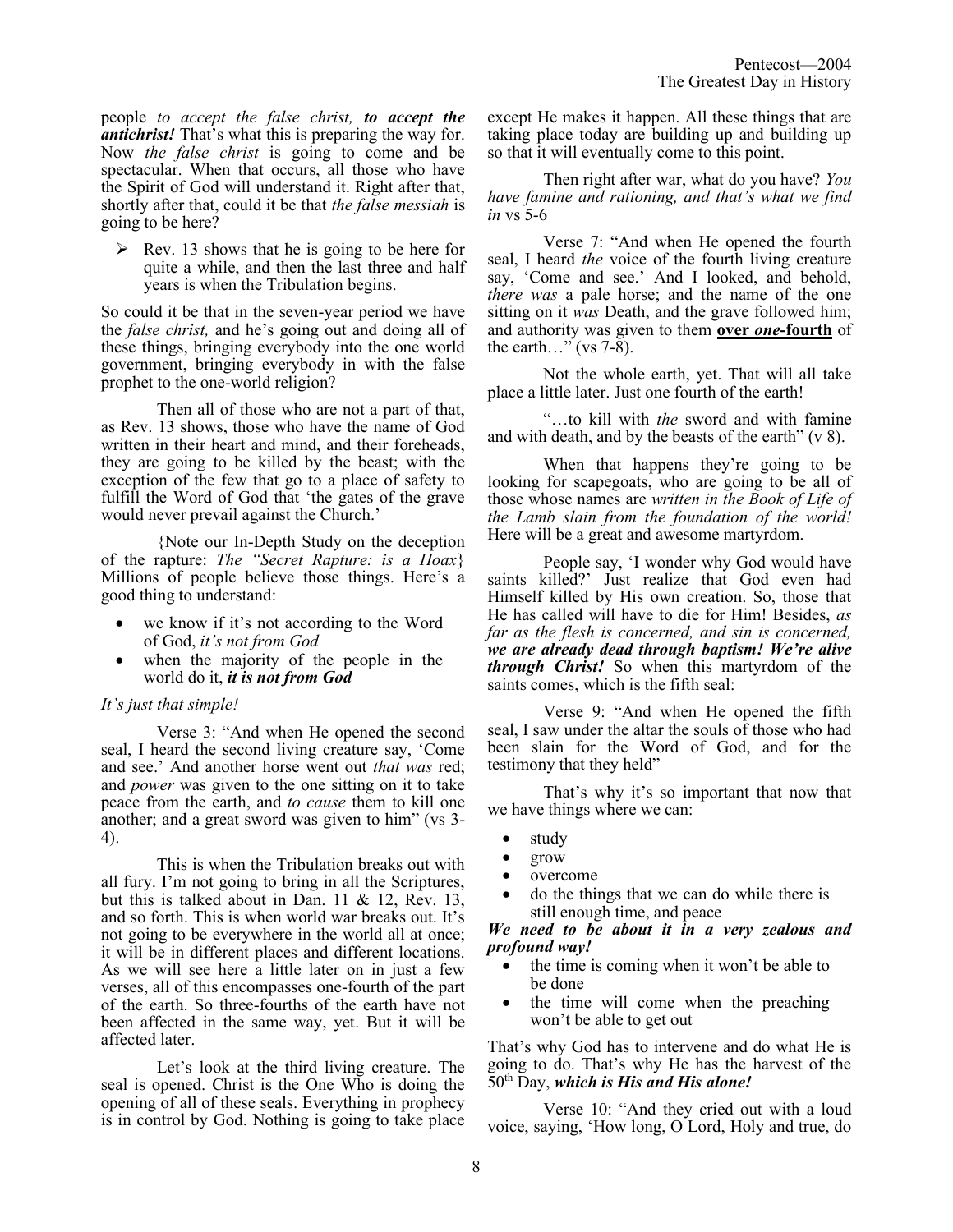You not judge and avenge our blood on those who dwell on the earth?' And white robes were given to each of them; and they were told that they should rest a short time, yet, **until** *it* **be fulfilled** *that* **both their fellow servants and their brethren also would be killed, just as they had been**" (vs 10-11).

Then there is going to come a time when... with the exception of those few who are in the place of safety… I have said many times:

## *IF* you know where the place is and don't get there, *your knowledge isn't going to do any good*, and *IF* you don't know where it is and you get there, *you will know when you arrive!*

So, let's not worry about the place of safety. God is going to choose them and take them Himself, and undoubtedly by the hand of an angel, just as it happened with Lot and his family when God bought them out of Sodom. At that time there will be no brethren left except those who are in the place of safety. All will have been martyred. That ends the Church harvest. The martyrdom of the saints here ends the Church harvest.

Since God's interest is that He increase His Family, He is not going to stop there. He is going to show His own harvest, as beginning in v 12. When we come down in a prophetic setting we are down just before what would be called the next to last Pentecost.

Verse 12: "And when He opened the sixth seal, I looked, and behold, there was a great earthquake; and the sun became black as *the* hair *of* sackcloth, and the moon became as blood; and the stars of heaven fell to the earth, as a fig tree casts its untimely figs when it is shaken by a mighty wind" (vs 12-13).

You compare that what went on there at<br>Sinai when God gave the Ten Mount Sinai when God gave Commandments, and now here we have God intervening and showing that He is going to declare and save the 144,000 and the great innumerable multitude. He is making it absolutely irrefutable that He is the One Who was doing this.

Verse 14: "Then *the* heaven departed like a scroll that is being rolled up..." *Imagine the spectacular thing that will take place!*

By the way, I need to mention that there is a defense plan that is being circulated among the major nations of the world to fight an invasion from outer space. So when they see this take place, and the heavens roll back as a scroll, guess what they're going to say? *The aliens are coming!*

That will be a true statement, *because God is alien to them!* When the saints are resurrected and they are coming with Him, we're going to be all counted as aliens. So, Satan is getting things set up. We're getting close at hand.

"...and every mountain and island was moved out of its place. And the kings of the earth, and the great men, and the rich men, and the chief captains, and the powerful men, and every bondman, and every free *man* hid themselves in the caves and in the rocks of the mountains" (vs 14-15).

When God fulfills the prophecy like He said that He is going to rise and shake the heavens and shake the earth and shake the sea, and all things that are therein. As we go through the rest of the book of Revelation, as we come down through the Holy Days, there are going to be many great earthquakes. But this is really a tremendous one: *God announcing His direct personal intervention in the world!*

Verse 16: "And they said to the mountains and to the rocks, 'Fall on us, and hide us from *the* face of Him Who sits on the Throne, and from the wrath of the Lamb, because the great day of His wrath has come, and who has the power to stand?'"  $(vs 16-17)$ .

As soon as that is done, God is going to perform a great act of grace and mercy. The world isn't going to know what's taking place, because after all of this upheaval of the earth and the sign of the Son of man in heaven….

When the heavens roll back as a scroll, there's going to be the sign of the Son of man in heaven. It's going to be like the light of day, like a new star suddenly bursting on the scene, and will start coming closer and closer to the earth. With the help of a mathematician, Ben Ambrose wanted to figure out how far out that this sign of the Son of man would have to be for all the earth to see it. I don't have all the figures with me, but it was really quite a wonderful paper that he did. Then He showed how it would be as it comes down closer and closer to Jerusalem. So, that was quite a tremendous study.

Matthew 24:29: "But immediately after the tribulation of those days…"

We're talking about the sixth seal here, so the Tribulation which kills all the saints who have the Spirit of God, that ends the Tribulation against the Church; and against Israel. But it doesn't end-the end-time events. Because it's going to go on with greater than tribulation through Rev. 8-10, and then finally the return of Christ (Rev. 19).

"...The sun shall be darkened… [just like it said in Rev. 6] …and the moon shall not give her light, and the stars shall fall from heaven, and the powers of the heavens shall be shaken. And then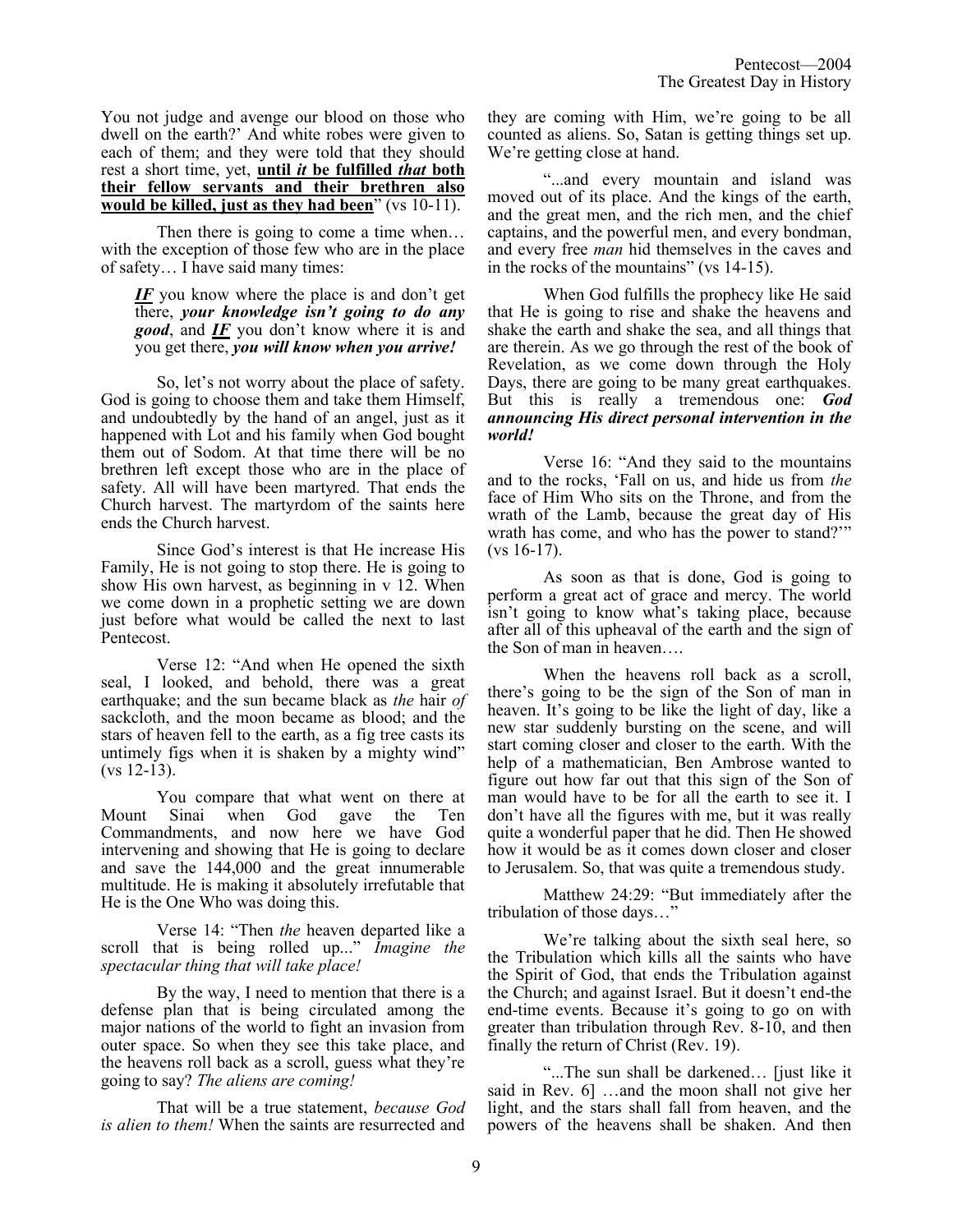shall appear the sign of the Son of man in heaven; and then shall all the tribes of the earth mourn, and they shall see the Son of man coming upon the clouds of heaven with power and great glory" (vs 29-30).

We'll come back to v 31 here in a minute, because it talks about the resurrection. Between vs 30 and 31 *we have quite a few other events that take place!*

Let's see what that great event is going to be. So, with all this upheaval, the sign of the Son of man appearing, then there will be a great calm for a little bit.

Revelation 7:1—*we will get into the 144,000*: "And after these things I saw four angels standing on the four corners of the earth, holding back the four winds of the earth, so that the wind might not blow on the earth, or on the sea, or on any tree. Then I saw another angel ascending from *the* rising of *the* sun, having *the* seal of *the* living God..." Now the "seal of the living God..." (vs 1-2).

This means that they are going to be sealed with the Holy Spirit. Today we are sealed with the Holy Spirit of God (Eph. 1:13). *We are sealed with the Spirit of God!* So, *when we talk about the 144,000 and great innumerable multitude,* please understand *that doesn't include any of us because we have already been sealed!*

However at this time, according to the prophecies that we see in the Old Testament, Israel and Judah—all 12 tribes—are going to be in captivity. There aren't any ministers around to baptize them. So, God is going to do a supernatural and profound thing in His day of harvest. This is His 50<sup>th</sup> day right here.

"...and he cried out with a loud voice to the four angels, to whom it was given to damage the earth and the sea, saying, 'Do not damage the earth, or the sea, or the trees until we have sealed the servants of our God in their foreheads" (vs 2-3). *That's who this 144,000 is!* 

We know from the book of Hosea that they are in captivity. And we also know that this event the saving of the 144,000—begins when the prophecy is fulfilled in Hosea 5, that in the third day—the third year—He will raise up the children of Israel and they shall live. This is it right here, of all of the tribes of Israel. It is to the Jew/Israel first, then it is also to the Gentile. With all of these events that are transpiring, there are going to be a lot of people knowing that this is the hand of God. There will be people falling on their knees and crying out to God in mercy and forgiveness, and asking God to spare them. *So, God will look down and He will spare them!*

Verse 9: "After these things I looked, and behold, a great multitude, which no one was able to number, out of every nation and tribe and people and language, was standing before the Throne and before the Lamb..."

This shows that they're going to be in the resurrection. So here is the great innumerable multitude. Now it tells us very clearly here who they are.

Verse 13: "And one of the elders answered *and* said to me [John], 'These who are clothed with white robes, who are they, and where did they come from?' Then I said to him, 'Sir, you know.' And he said to me, 'They are the ones who have come out of the Great Tribulation; and they have washed their robes, and have made their robes white in the blood of the Lamb'" (vs 13-14).

Go back and see in Acts 2 about the Day of Pentecost, how the blood of Christ, then, covered the sins of even those who slayed Him. Even those who cried out, 'Crucify Him!'

Now here we have those coming out. This is on the Day of Pentecost, which will be fulfilled for one year, because the resurrection does not take place for another year, because there are many other events that have to take place. We will cover those as we get down toward the time of the Feast of Trumpets.

Verse 15: "For this reason, they are before the Throne of God and serve Him day and night in His temple; and the One Who sits on the Throne shall dwell among them"—*the same promise!* 

Tie this in together with Rev. 21 and you see the parallels there when salvation is granted to those people.

This is the 50<sup>th</sup> day harvest of God, which is done unilaterally by God the Father, and Jesus Christ and the angels, and is not done by the Church, and includes no one yet in the Church. These are all people to be saved during the Great Tribulation.

If you are one of the 144,000 and the great innumerable multitude, that is when you will be harvested. God is going to make the decision. There many, many other things that are going to take place in that. But let's go on and see some more things concerning the resurrection. All of these things will come down.

Let's see when the resurrection actually takes place. You have all the trumpet plagues coming down leading from that time, leading up to the literal return of Christ to the earth. But first we have on the next to the last Pentecost the sign of the Son of man in heaven. It appears for a whole year,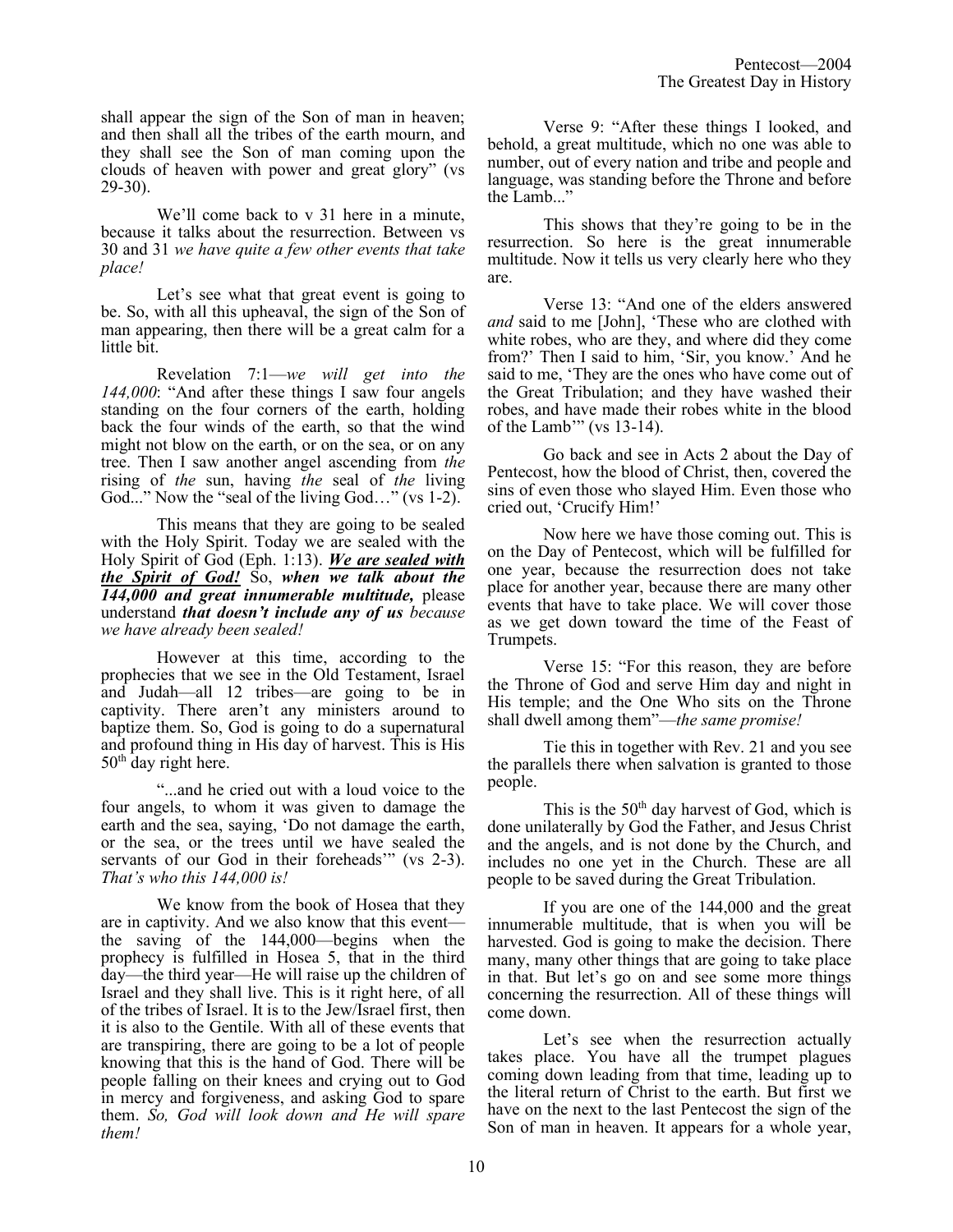and keeps coming closer, and closer, and closer to the earth.

We have to bring you up to speed as to what's happening. All during this time in Jerusalem you have the two witnesses, and you have the beast and the false prophet. The two witnesses begin their ministry in such a way that it ends at the resurrection. So, the only way to know, if you put it out on a calendar, which we have done, to know when the two witnesses begin their ministry is to know when it ends.

Since the resurrection is on Pentecost, and they are the first ones to be raised, then that's when their ministry ends, and you go back 1,260 days. Now then, let's see what it says here about the two witnesses and what they are able to do. It falls right in with what God has said. {Note message: *The Two Witnesses and Elijah*} They prophesy 1,260 days; which, by the way, is different than forty and two months. That's a key to understanding where people put the 42 months and the 1,260 days as equal. *That's where they get off in understanding prophecy* and *when the resurrection is!*

Revelation 11:4: "These are the two olive trees, and *the* two lampstands that stand before the God of the earth. And if anyone attempts to harm them, fire will go out of their mouths and devour their enemies. For if anyone attempts to harm them, he must be killed in this manner. These have authority to shut heaven so that no rain may fall in *the* days of their prophecy; and they have authority over the waters, to turn them into blood, and to smite the earth with every plague, as often as they will"  $(vs 4-6)$ .

The trumpet plagues accomplish a lot of these things, too. Then the two witnesses have this ability. That's why it is such a thing that nobody better appoint themselves as one of the two witnesses. Or as one man did, the two witnesses. *Now you figure that out!* Anyway, they are so close to God that they have this authority and they use it in this way.

God is going to let the enemy be trapped. Just like God let Pharaoh go into the Red Sea, because he thought that all was safe, and now he can go get them. So likewise, God is going to let the two witnesses be killed, and everyone is going to say

Hurray! It's over with! Now we need to start fighting this enemy that's coming that we see out here in outer space. We better do something about this.

Verse 7: "And when they have completed their testimony, the beast who ascends out of the abyss will make war against them, and will overcome them, and will kill them. And their bodies *will lie* in the street of the great city, which spiritually is called Sodom and Egypt, where also our Lord was crucified. Then those of the peoples and tribes and languages and nations shall see their bodies three and a half days, for they will not allow their bodies to be put into tombs" (vs 7-9).

Could it be that by that time everyone is going to have a portable phone that is able to have portable TV, either on their wrist or in the hand, and everyone will be able to see, and everyone is going to be so happy, they're going to have a three day party like there was never any party before. That's what it says here.

Verse 10: "And those who dwell on the earth will rejoice over them, and will make merry, and will send gifts to one another, because these two prophets had tormented those who dwell on the earth.' Then after the three and a half days..." (vs 10- 11).

Just when the enemy is rejoicing and thinking 'we've got it made!' God intervenes with the final coup. Here it is.

"...*the* spirit of life from God entered into them and they stood on their feet; and great fear fell upon those who were watching them. And they heard a great voice from heaven, say, 'Come up here!' And they ascended into heaven in a cloud; and their enemies saw them *rise*" (vs 11-12).

What a thing that is going to be! Here is a literal fulfillment of *the last shall be first!* The two last who were killed, the two witnesses, will be the first who are resurrected. Because if they are ascending up into heaven, if that's not a resurrection, I don't know what it is. Do you? They were dead, weren't they? They came alive and they ascend up into heaven.

Verse 13: "And in that hour there was a great earthquake, and a tenth of the city fell; and seven thousand men were killed in the earthquake. And the rest were filled with fear, and gave glory to the God of heaven. The second woe is past. Behold, the third woe is coming immediately. **Then**..." (vs 13-15).

Right after they are raised, while they're ascending into heaven, that ends the second woe. The third woe is coming quickly. And right while that is taking place:

Verse 15: "Then the seventh angel sounded *his* trumpet…" *This is the 7th trump, the last trump! This is when the resurrection takes place!* We will see that in just a bit here.

"...and *there* were great voices in heaven,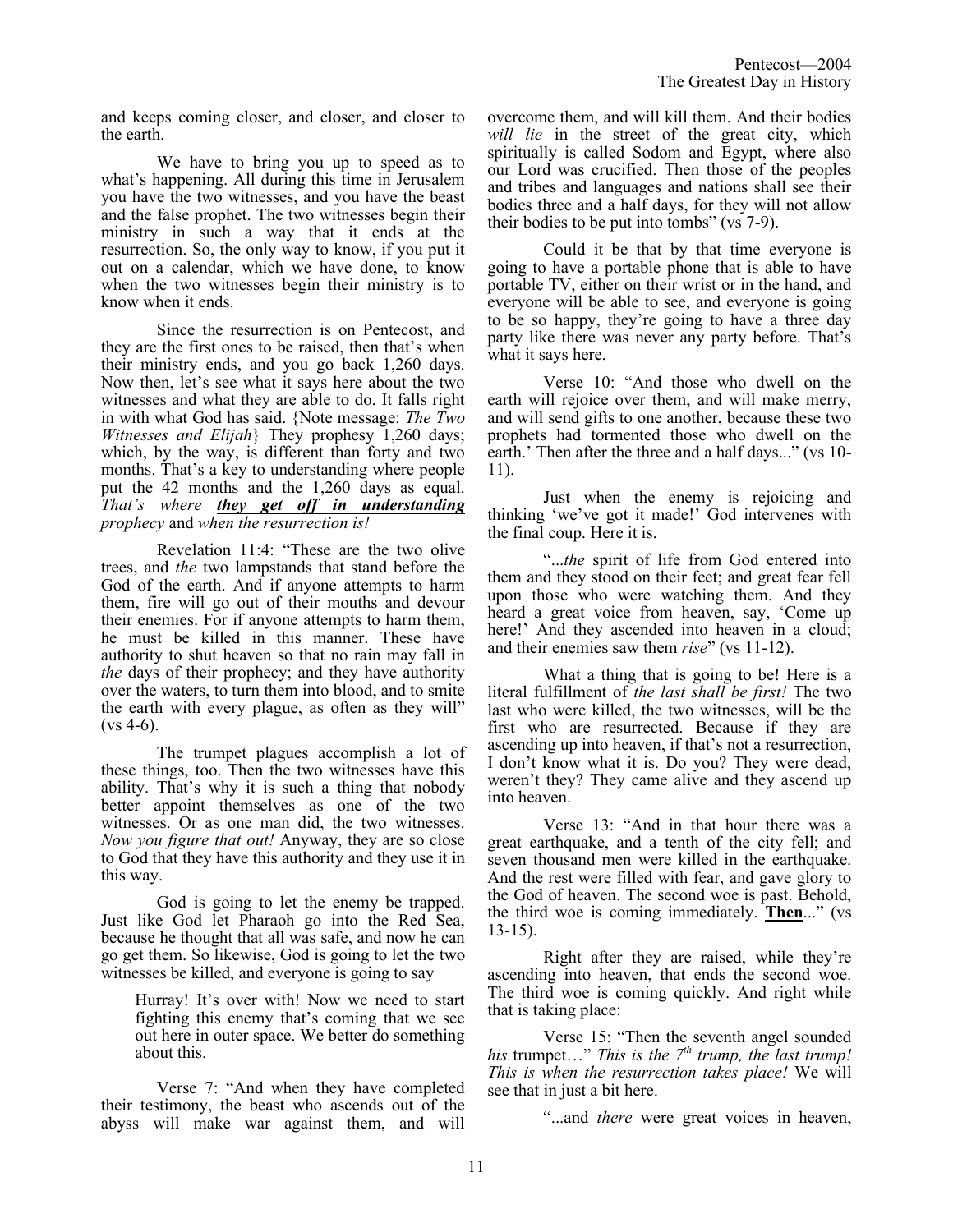saying, 'The kingdoms of this world have become *the kingdoms* of our Lord and His Christ, and He shall reign into the ages of eternity.' And the twentyfour elders, who sit before God on their thrones, fell on their faces and worshiped God, saying, 'We give You thanks, O Lord God Almighty, Who is, and Who was, and Who *is* to come; for You have taken *to Yourself* Your great power, and have reigned. For the nations were angry, and Your wrath has come, and the time for the dead to be judged, and to give reward to Your servants the prophets, and to the saints, and to *all* those who fear Your name, the small and the great; and to destroy those who destroy the earth $\dddot{m}$  (vs 15-18).

That tells us an awful lot what's going to happen right after the resurrection occurs!

Let's see how this parallels with what we read earlier after the sign of the Son of man in heaven. It has to be coming closer and closer to the earth all during this time, because as we are going to see, when the saints are raised, they have to go somewhere. We're going to see that is going to be a Sea of Glass.

So, when the seventh trumpet sounds, the dead are going to be raised (1-Cor. 15). The trumpet shall sound and the dead shall be raised. Now let's see how God is going to accomplish this.

Matthew 24:31: "And He shall send His angels with a great sound of a trumpet; and they shall gather together His elect from the four winds, from one end of heaven to *the* other."

In other words, the angels are coming down and they are going to be gathering the people that God is resurrecting. They're going to take them. Where are they going to take them? *We will see!*

Let's come to, and let's see how the Apostle Paul explained it and the resurrection here to the Thessalonians. Then we will put this together with some other Scriptures in the book of Revelation and see exactly how this is going to take place.

1-Thessalonians 4:13. "But I do not wish you to be ignorant, brethren, concerning those who have fallen asleep, that you be not grieved, even as others, who have no hope. For if we believe that Jesus died and rose again, in exactly the same way also, those who have fallen asleep in Jesus will God bring with Him" (vs 13-14).

They are going to be brought with Him, and they are resurrected from the earth. Before they're resurrected, they are not with Him. When they're resurrected they then become with Him, and then they're going to come back to the earth.

Verse 15: "For this we say to you by *the* Word of *the* Lord, that we who are alive and remain unto the coming of the Lord shall in no wise precede those who have fallen asleep."

*The dead in Christ shall rise first!* Then we who are alive will be caught up with Him!

Verse 16: "Because the Lord Himself shall descend from heaven with *a* shout of command, with *the* voice of an archangel and with *the* trumpet of God; and the dead in Christ shall rise first; then we who are alive and remain shall be caught up together with them in *the* clouds for *the* meeting with the Lord in *the* air; and so shall we always be with *the* Lord" (vs  $16-17$ ).

Well, the Lord is coming to the earth and the saints are coming to the earth. *That's where we will be!*

Let's see the harvest, and where everybody is going to be. When we are raised… I am looking forward to the time when we are going to be talking to the angels as they take us up to the Sea of Glass. All the saints through all ages are going to be raised, and they are going to meet Christ in the air. We will see this described in Rev. 15 in just a minute.

Revelation 14:14: "And I looked, and behold, a white cloud, and *one* like *the* Son of man sitting on the cloud, having a golden crown on His head; and in His hand *was* a sharp sickle. And another angel came out of the temple, crying with a loud voice to Him Who was sitting on the cloud, 'Thrust in your sickle and reap, because the time has come for You to reap; for the harvest of the earth is ripe'" (vs 14-15).

So, at the set time, the resurrection is going to take place. That is the Feast of Pentecost, the firstfruits, because we are the firstfruits of God. Here's the harvest

Verse 16: "And He Who was sitting on the cloud thrust forth His sickle upon the earth, and the earth was reaped.".

After the resurrection takes place, then what's going to happen? *There is going to be the judgment of the wicked* (vs 17-20).

Revelation 15:1. "Then I saw another sign in heaven, great and awesome: seven angels having the seven last plagues, for in them the wrath of God is filled up. And **I saw a Sea of Glass** mingled with fire..." (vs  $1-2$ ).

Now wherever God is, there is a Sea of Glass. Read Rev. 4, and when John saw the Throne of God it was in the middle of a great Sea of Glass. Now here it talks about a Sea of Glass mingled with